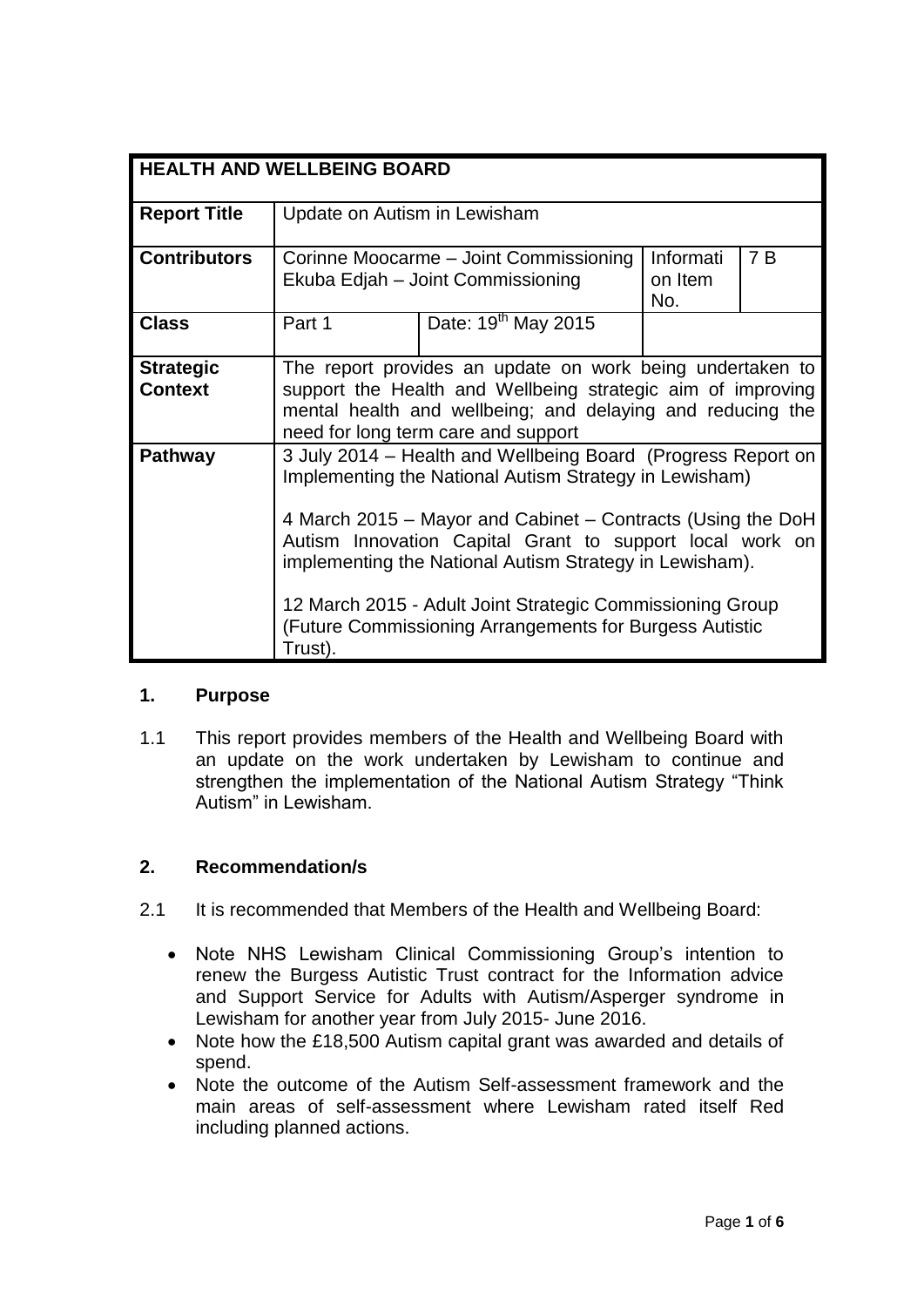### **3. Policy Context**

- 3.1 The contents of this report are consistent with the Council's policy framework. It supports the achievements of the Sustainable Community Strategy policy objectives:
	- Ambitious and achieving: where people are inspired and supported to fulfil their potential.
	- Empowered and responsible: where people can be actively involved in their local area and contribute to tolerant, caring and supportive local communities.
	- Healthy, active and enjoyable: where people can actively participate in maintaining and improving their health and well-being, supported by high quality health and care services, leisure, culture and recreational activities.
- 3.2 The content is also in line with the Council's policy priorities:
	- Strengthening the local economy gaining resources to regenerate key localities, strengthen employment skills and promote public transport.
- 3.3 The content also supports the Health and Wellbeing strategy priorities areas of:
	- improving mental health and wellbeing; and
	- delaying and reducing the need for long term care and support

# **4. Background**

- 4.1 Lewisham has the highest prevalence of children with Asperser's Syndrome Disorder (ASD) known to schools of all local authorities in England (1.74%). As a result, there is strong advocacy for this population group via the presence of several active and vocal campaign groups in Lewisham.
- 4.2 In response to the Autism Act 2009 and Autism Strategy in 2010 (later updated in 2014), a secondary care ASD diagnostic service was commissioned with South London and Maudsley NHS Foundation Trust; and an Information Advice and Support Service for Adults with Autism/Asperger syndrome was commissioned with Burgess Autistic Trust (BAT) from July 2012 to June 2015. BAT's service was mainly for FACs ineligible Autistic adults in Lewisham.
- 4.2.1 Since commissioning the service with BAT, over 300 people and families have accessed the service and currently 180 clients are accessing on-going support. The service has delivered in four broad areas for the client group as follows: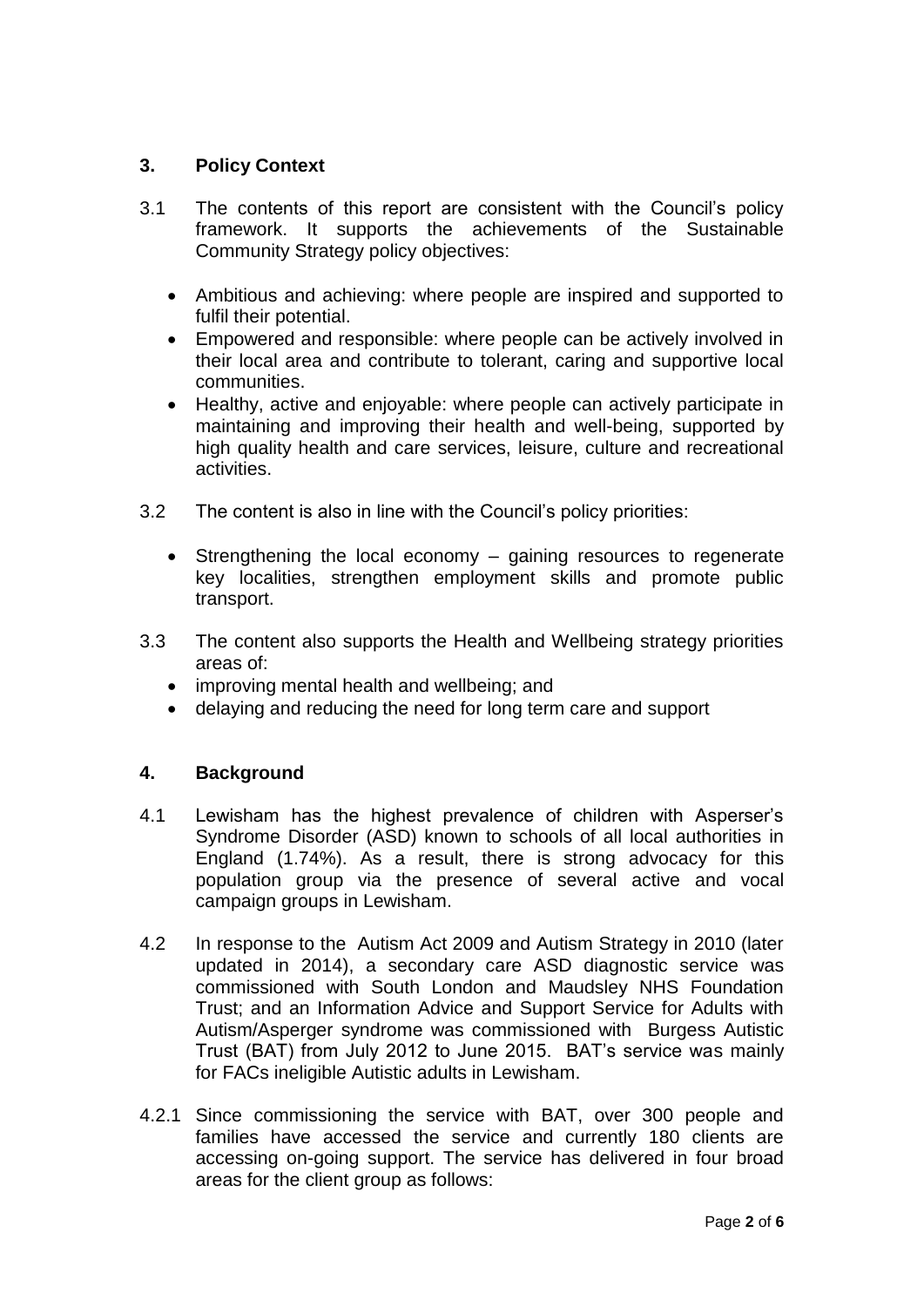- information development pre and post diagnosis;
- facilitated peer support and shared social activities
- provided support in decision making and accessing generic services
- provided an advisory function on Autism for Health and Social Care professionals
- 4.2.2 BAT's achievements based on evidence and feedback from service users include:
	- Accessing the service has improved the mental well-being of majority of service users by helping them understand and cope better with the condition.
	- The socialising activities delivered by BAT have made service users and their families feel less isolated. It has also resulted in greater proportions of Autistic adults in Lewisham regularly socialising with both other Autistic people and a 25% increasing in those who are socialising with non-Autistic people.
	- The independent living and budget skills training has also improved Autistic adults' independence. Consequently, some are now able to cook, manage their personal financial affairs and undertake other independent living activities. This has increased confidence in service users and given carers more time to themselves which makes them feel less stressed and burdened.
	- The employment support service has resulted in several service users having gained and maintained employment since accessing BAT.
	- BAT has also developed a strong relationship with service users and their families who are actively engaged in future service development.
- 4.3 On 7 November 2014, the Department of Health wrote to all Local Authorities including Lewisham Council to advise that a non-recurrent Autism Innovation (Capital) Grant of £18,500 would be made available to Local Authorities during 2014/15. The communication made it clear that the funding should support work on implementing Think Autism, the recent update to the 2010 Adult Autism Strategy for England; and that the grant should be used to purchase Capital, IT developments, or for improving environments used by people with autism.

# **5. Progress Report**

- 5.1 On 4 March 2015, the Mayor and Cabinet (Contracts) Committee approved the award of the £18,500 DoH Autism Capital Grant to Burgess Autistic Trust (BAT) in order to purchase Autism friendly technology and equipment. BAT has purchased the relevant equipment and service users are now able to access additional training opportunities.
- 5.2 On 13 March 2015, Lewisham submitted a completed Self-Assessment to assist the Department of Health in assessing progress against the implementation of the Adult Autism Strategy.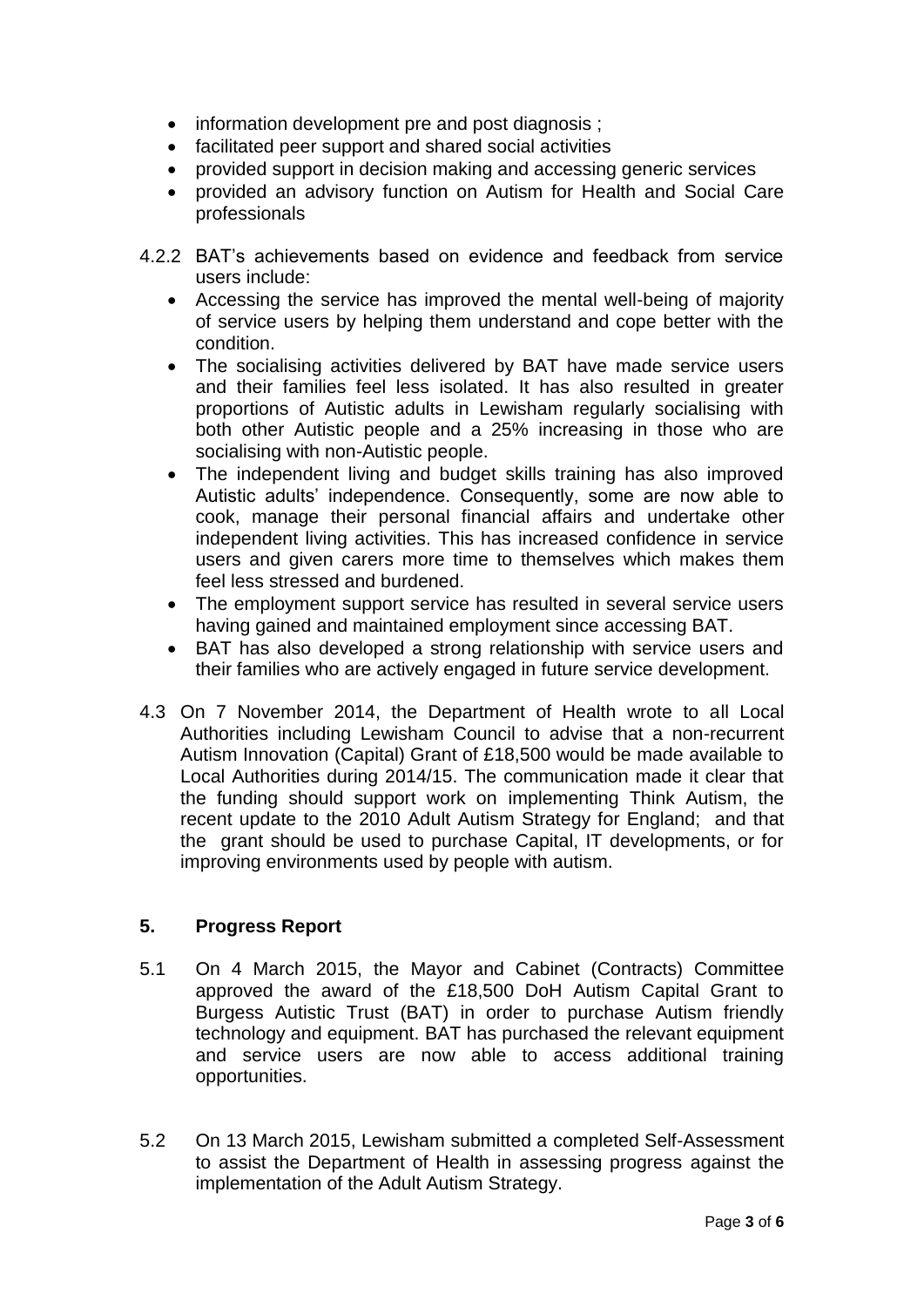- 5.2.1 There were 24 questions in the SAF that attracted a RAG rating. Lewisham rated itself Green on 5 questions, Amber on 15 questions and Red on 4 questions. The four areas rated Red were:
	- Making reasonable adjustments to general council services to improve access and support for people with autism.
	- People diagnosed with autism accessing post diagnostic specific or reasonably adjusted occupational therapy assessments
	- Engaging with the Criminal Justice Services (police, probation and, if relevant, court services) as key partners in planning for adults with autism.
	- Availability of access to an appropriate adult service for people on the Autistic Spectrum in custody suites and nominated 'places of safety'.
- 5.2.2 The SAF exercise also highlighted issues around unavailability of information regarding numbers of Autistic people in various categories including:
	- the numbers assessed as having autism but not meeting eligibility criteria for social care
	- total number of people currently known to social care services with a diagnosis of autism (whether new or long-standing) meeting eligibility criteria for social care (irrespective of whether they receive any)
	- the total number of people meeting social care eligibility criteria with autism
	- the number of people meeting social care eligibility criteria with autism who also have learning disabilities
	- the number of people meeting social care eligibility criteria with autism who also have mental health problems
	- the number of children with autism who are currently identified and receiving assistance in the transition ages (14 to 17) in 2013/14
	- the number of children with autism who have been through the transition process in 2013/14
- 5.2.3 There are on-going discussions on effective ways to identify issues and challenges listed above including improve the data collection of the various categories of Autistic people in Lewisham. A progress update will be provided in 6 months.
- 5.3 To further support the local work on implementing Think Autism, NHS Lewisham CCG undertook a service review of the Information Advice and Support Service for Adults with Autism/Asperger syndrome in Lewisham. Part of the reason for the review was that the current contract expires in June 2015 and that provided an opportunity to identify any gaps in the service and determine future provision. The findings from the review based on the current demand, projected needs and feedback from service users highlighted that the service provides a cost-effective intervention for this client group and should therefore be re-commissioned. As there were no local comparable competitor, NHS Lewisham CCG confirmed its future commissioning intention by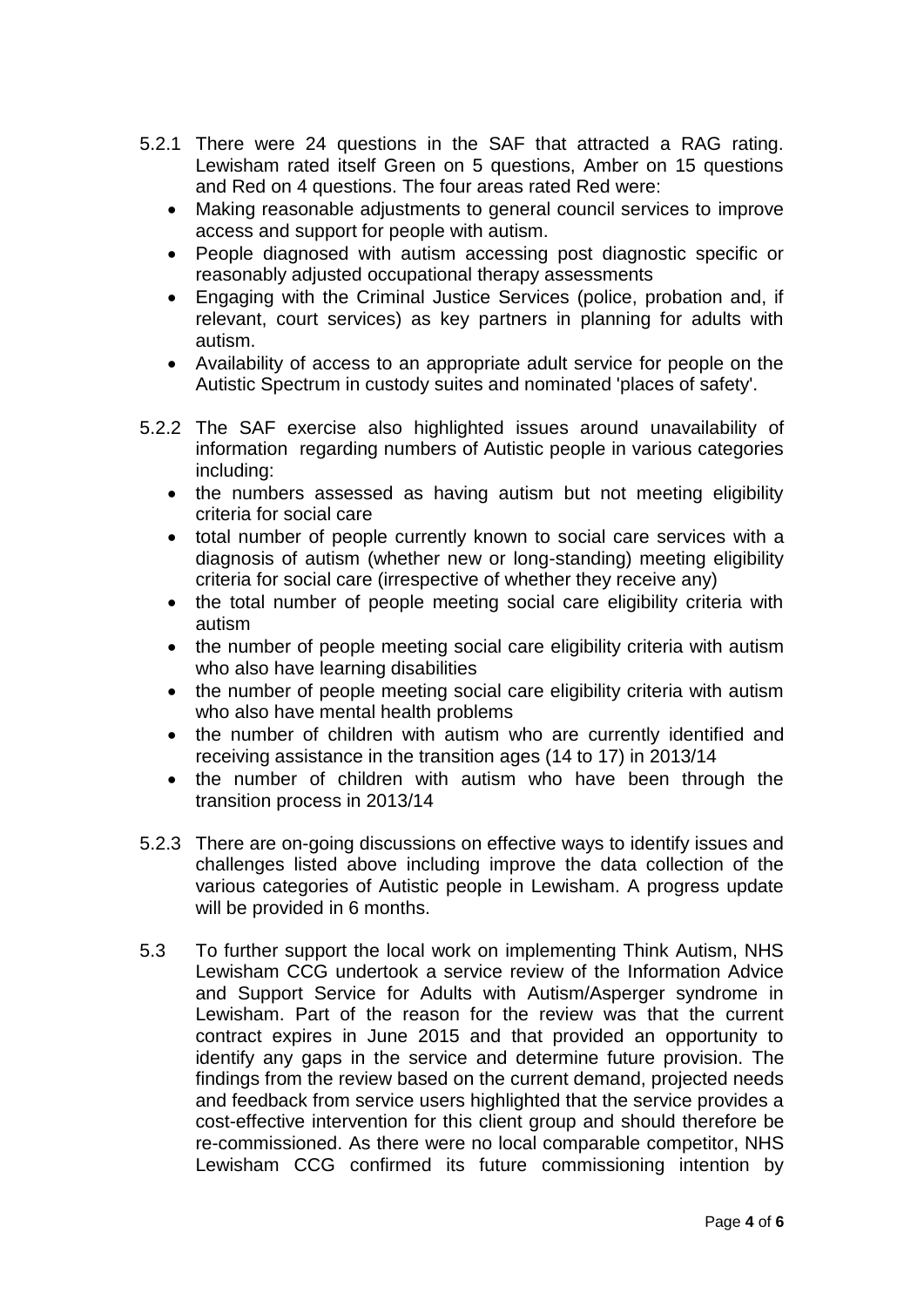renewing the contract with the current provider, BAT, for another year until June 2016. BAT has been contacted and the formal contract, terms and conditions will soon be in place.

### **6. Financial implications**

- 6.1 NHS Lewisham CCG has agreed to renew the contract with Burgess Autistic Trust for Information, Advice and Support Service at a cost of £60,763 per annum for a period of one year from July 2015 – June 2016.
- 6.2 The £18,500 Autism capital Grant awarded to Burgess Autistic Trust was a one-off grant which was funded by the Department of Health.
- 6.3 No other financial implication has been identified.

# **7. Legal implications**

- 7.1 There are no legal implications arising from this report.
- 7.2 Members of the Board are reminded that under Section 195 Health and Social Care Act 2012, health and wellbeing boards are under a duty to encourage integrated working between the persons who arrange for health and social care services in the area.

#### **8. Crime and Disorder Implications**

8.1 There are no Crime and Disorder Act implications arising from this report.

# **9. Equalities Implications**

- 9.1 Lewisham has the highest prevalence of children with Autism Spectrum Disorder (ASD) known to schools of all local authorities in England (1.74%). People with ASD who have other conditions including mental health and learning disabilities are supported by the services commissioned for those conditions. However, those autistic people who have no other condition apart from autism tend to have little or no support as there are usually no definitive services available to meet their needs. It is predicted that there are 1,963 Autistic adults in Lewisham but the number / proportion who are not FACS (Fair Access to Care Services) eligible is unknown.
- 9.2 The decision to renew BAT's contract means continued provision of the local Information Advice and Support service for adults in the borough with Autistic Spectrum Disorder (ASD) who are not FACS eligible. In